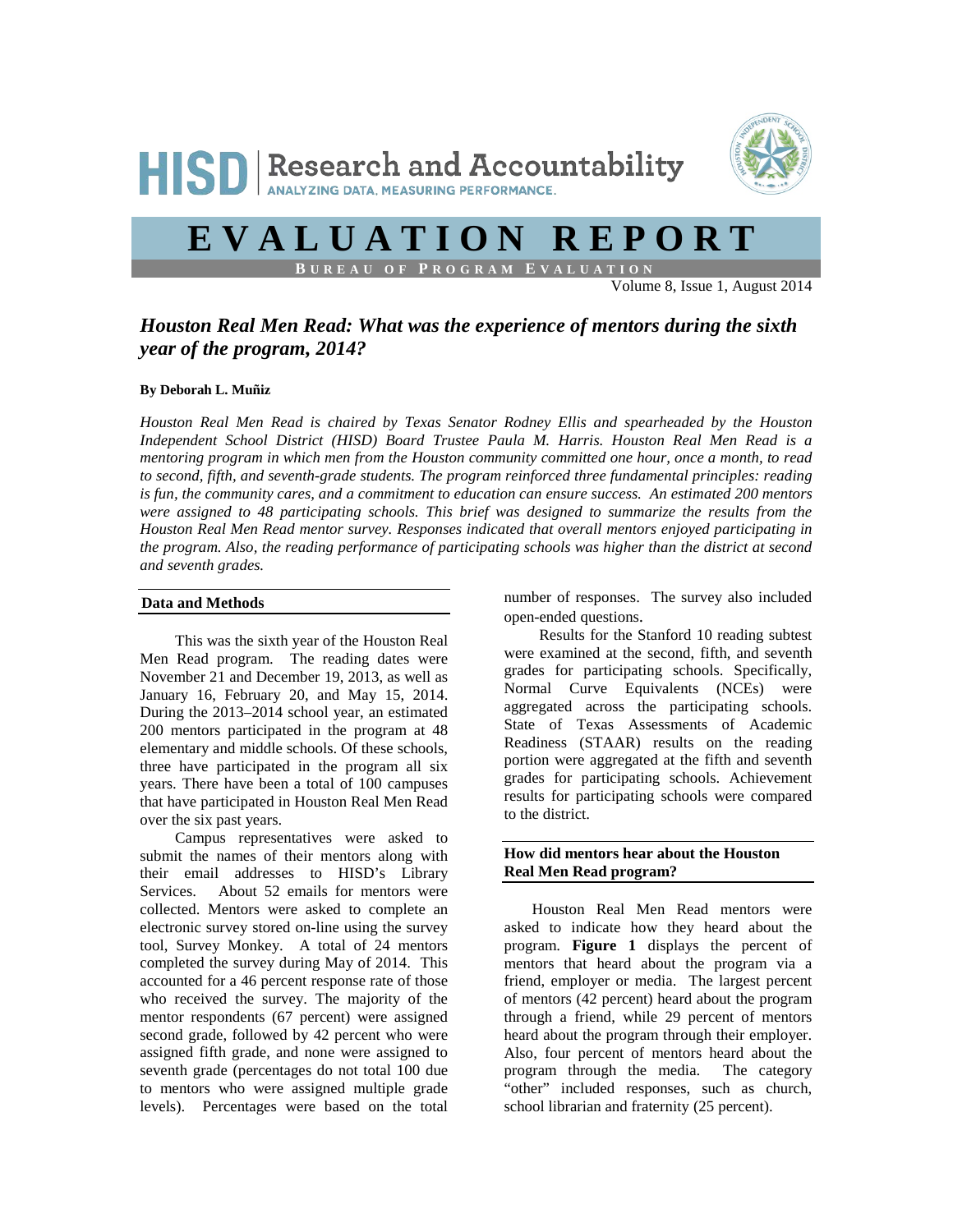

Figure 1. How mentors first heard about the Houston Real Men Read program.

#### **How did mentors rate the various components of the Houston Real Men Read program?**

j

Mentors were asked a series of questions about the various components of the Houston Real Men Read program. **Tables 1a** and **1b** present a comparison of mentor response rates from 2009–2014. In 2014, the majority of mentors rated the following components as "excellent:" welcome by school (88 percent), classroom experience (78 percent), communication from campus representative (67 percent), book selection (52 percent), and

communication from central administration (50 percent). Compared to previous years, this was the first time that the book selection was rated as "excellent" by the majority of mentors. HISD's Department of Library Services made changes to the book selection based on the previous year's mentor and student survey results. **Table 2** provides a list of the book selections for the 2013–2014 school year.

The program component with the highest percent of mentors rating it as "needs improvement" or "okay" was timeliness of book distribution (21 percent). One of the comments was, "I would like to receive the books prior to the time I will meet with the children. I would like to have enough time to read the books."

Overall, throughout the six years of the program, the overwhelming majority of mentors have rated all of the program components as "very good" or "excellent."

### **How did the mentors describe their experience with the Houston Real Men Read program?**

Mentors had an opportunity to describe their experience in the Houston Real Men Read program. There were a total of 24 comments that were all categorized as a "positive experience." Some of the responses included:

• Wonderful, it is a great opportunity to participate with other like-minded men for the advancement of helping children and

Table 1a. Mentor Survey Response Rates on Components of the Houston Real Men Read Program, 2009–2014

|                                           |            |            | Verv Good  |            |            |     |            |            | <b>Excellent</b> |     |     |     |
|-------------------------------------------|------------|------------|------------|------------|------------|-----|------------|------------|------------------|-----|-----|-----|
| Components                                | <u>'09</u> | <u>'10</u> | <u>'11</u> | <u>'12</u> | <u>'13</u> | '14 | <u>'09</u> | <u>'10</u> | '11              | '12 | '13 | 14' |
| <b>Application Process</b>                | 32         | 49         | 39         | 52         | 42         | 57  | 31         | 27         | 42               | 32  | 40  | 39  |
| Orientation                               | 36         | 40         | 36         | 40         | 44         | 57  | 30         | 27         | 41               | 40  | 36  | 39  |
| <b>Book Selection</b>                     | 32         | 31         | 39         | 33         | 29         | 30  | 45         | 35         | 41               | 46  | 44  | 52  |
| Timeliness of Book Distribution           | 29         | 37         | 27         | 31         | 35         | 38  | 36         | 40         | 55               | 50  | 47  | 42  |
| Lesson Guides                             | 33         | 36         | 33         | 46         | 30         | 46  | 46         | 33         | 50               | 38  | 52  | 46  |
| Communication from Campus Representative  | 28         | 16         | 20         | 24         | 24         | 33  | 55         | 70         | 73               | 66  | 69  | 67  |
| Communication from Central Administration | 32         | 38         | 24         | 26         | 34         | 41  | 38         | 34         | 44               | 26  | 31  | 50  |
| Welcome by School                         | 19         | 21         | 18         | 26         | 16         | 13  | 77         | 74         | 79               | 73  | 79  | 88  |
| <b>Classroom Experience</b>               | 18         | 18         | 20         | 20         | 24         | 22  | 78         | 74         | 79               | 80  | 73  | 78  |

#### Table 1b. Mentor Survey Response Rates on Components of the Houston Real Men Read Program, 2009–2014

|                                           |            |            |            | <b>Needs Improvement</b> |            |            |            |            |            | Okav       |            |          |
|-------------------------------------------|------------|------------|------------|--------------------------|------------|------------|------------|------------|------------|------------|------------|----------|
| Components                                | <u>'09</u> | <u>'10</u> | <u>'11</u> | <u>'12</u>               | <u>'13</u> | <u>'14</u> | <u>'09</u> | <u>'10</u> | <u>'11</u> | <u>'12</u> | <u>'13</u> | '14      |
| <b>Application Process</b>                |            |            |            |                          |            | 0          | 30         | 17         | 20         | 16         | 16         | 4        |
| Orientation                               | 8          |            | 6          | $\Omega$                 | 5          | $\Omega$   | 26         | 26         | 17         | 21         | 15         | 4        |
| <b>Book Selection</b>                     |            | 8          | 5          | 6                        | 12         | 0          | 16         | 26         | 15         | 16         | 16         | 17       |
| Timeliness of Book Distribution           | 14         | 3          | 3          | 4                        | 5          | 8          | 21         | 21         | 15         | 14         | 14         | 13       |
| Lesson Guides                             | 3          |            | 2          | 3                        | 2          | 0          | 17         | 25         | 15         | 13         | 16         | 8        |
| Communication from Campus Representative  |            | 3          | $\Omega$   |                          | $\Omega$   | $\Omega$   | 10         | 12         | 8          |            |            | $\Omega$ |
| Communication from Central Administration |            | 5          | 5          | 12                       | 9          | 0          | 26         | 23         | 27         | 35         | 26         | 9        |
| Welcome by School                         | 0          | $\Omega$   | 0          |                          | 0          | $\Omega$   | 4          | 5          | 3          |            | 5          | $\Omega$ |
| Classroom Experience                      |            | 3          | 0          | 0                        |            | 0          | 3          | 5          | 2          | 0          | 2          | ∩        |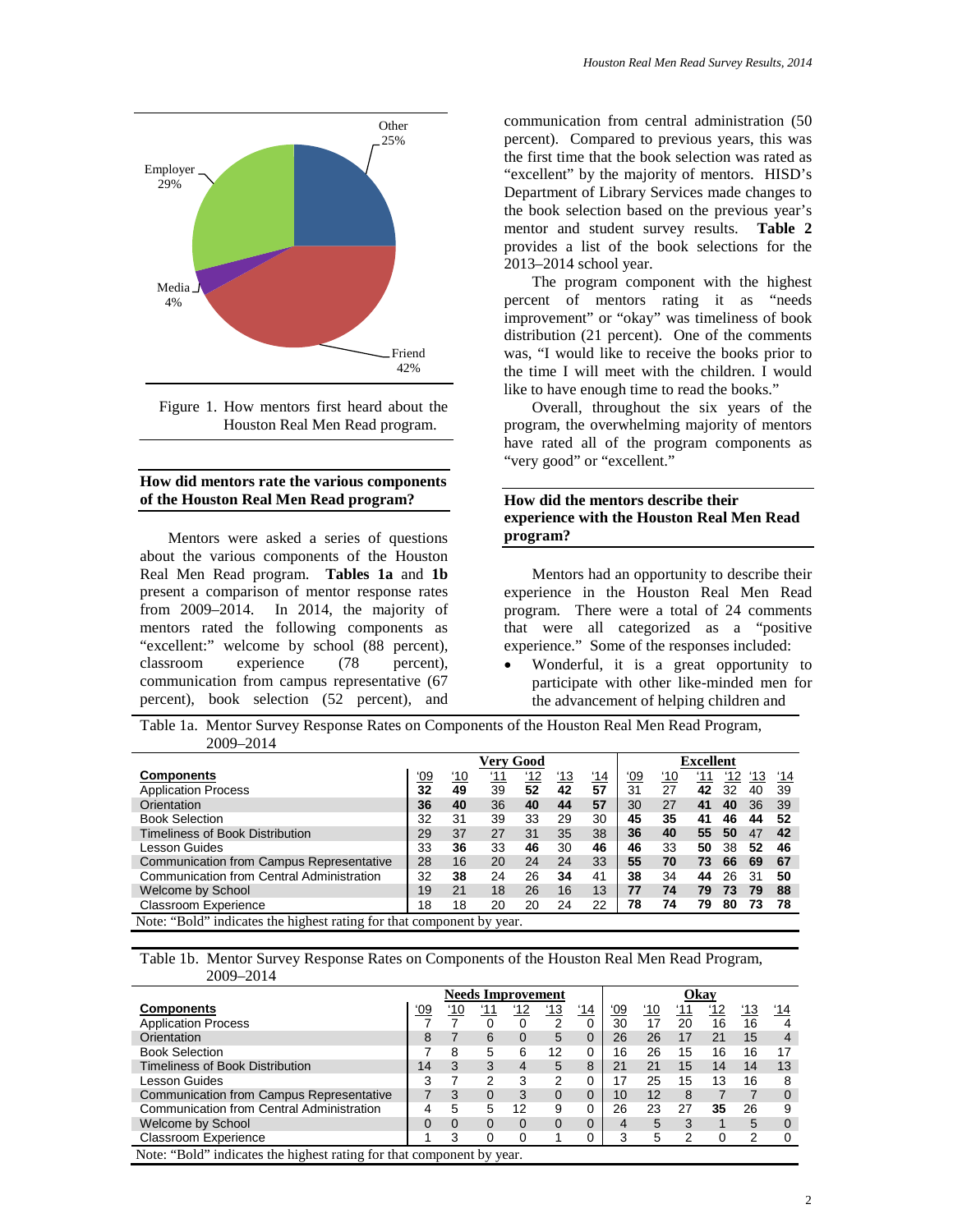| Table 2. These incarried in the Book Scientistics for the 2013–2014 School Team by Grade |                       |                         |                          |  |  |  |  |  |
|------------------------------------------------------------------------------------------|-----------------------|-------------------------|--------------------------|--|--|--|--|--|
| Month                                                                                    | <b>Second Grade</b>   | <b>Fifth Grade</b>      | <b>Seventh Grade</b>     |  |  |  |  |  |
|                                                                                          |                       |                         |                          |  |  |  |  |  |
| November                                                                                 | A Cool Drink of Water | My Havana               | Heat                     |  |  |  |  |  |
| December                                                                                 | Tia Isa Wants a Car   | The Dreamer             | Handbook for Boys        |  |  |  |  |  |
| January                                                                                  | Grandma's Gift        | Nic Bishop's Spiders    | Face to Face with Sharks |  |  |  |  |  |
| February                                                                                 | Not Norman            | <b>Bud, Not Buddy</b>   | The Jumping Tree         |  |  |  |  |  |
| May                                                                                      | My Name is Yoon       | Broken Bike Boy and the | Esperanza Rising         |  |  |  |  |  |
|                                                                                          |                       | Queen of $23^{rd}$ St.  |                          |  |  |  |  |  |

Table 2. HISD Real Men Read Book Selections for the 2013–2014 School Year by Grade

taking an active part in their lives.

- My experience has been nothing less than a positive life changing event. I have a better appreciation for teachers and their challenges. I feel like I have the ability to inspire a child or help bring brightness to their day.
- To sum up my experience: The Real Men Read program has a certain 'feel good' factor for all, but what I personally find the most gratifying is seeing the first-hand evolutionary development of the children's reading skills and the boost of confidence while reading.

Mentors were also asked "Do you plan on volunteering as a mentor for the Real Men Read program next school year?" Approximately, 79 percent indicated "yes," eight percent "maybe," and 13 percent "no." **Figure 2** shows the number of years that surveyed mentors have volunteered in the Houston Real Men Read program. Most of the mentors indicated that this was their first time to volunteer in the program (33 percent). About 29 percent had volunteered



for two years; 17 percent for three years, 13 percent had volunteered four years, and eight percent for five years. None of the respondents had volunteered all six years of the program. All of the mentors stated that they would recommend others to participate in the Houston Real Men Read program. Lastly, mentors were asked, "Has your participation in the Real Men Read program encouraged you to increase your involvement in other volunteer opportunities at your current campus or another campus?" Thirty-eight percent stated "yes," 46 percent "maybe," and 17 percent "no."

#### **What were the reading results of participating schools?**

**Table 3** shows the aggregated 2014 STAAR reading results for Houston Real Men Read campuses compared to the district for fifth and seventh grades. Specifically, the percent met satisfactory under phase-in 1 standards and the percent who met advanced standards were presented. There was no difference in the percent of students who met satisfactory performance between Houston Real Men Read campuses and the district in fifth grade. There was a one percentage point difference between Houston Real Men Read campuses and the district for the percent met advanced standard in favor of HISD at fifth grade. Approximately, 74 percent of seventh-grade students at Houston Real Men Read campuses met the satisfactory standard compared to 67 percent for the district. Also, a higher percent of seventh-grade students at Houston Real Men Read campuses (20 percent) met the advanced standard compared to the district (16 percent).